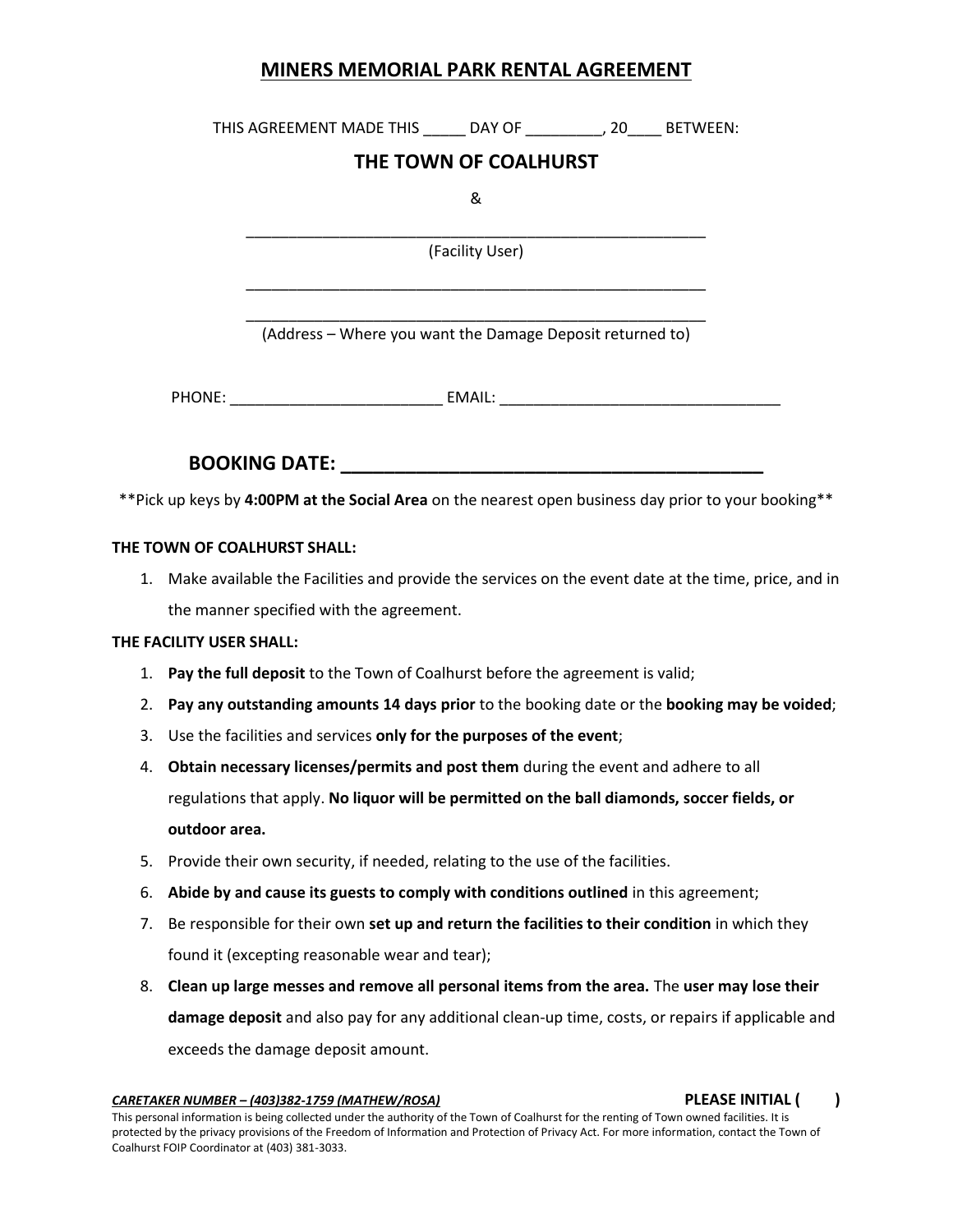# **MINERS MEMORIAL PARK RENTAL AGREEMENT**

### **ADDITONAL AGREEMENTS:**

- 1. Use of the facilities shall be confined to the area(s) stated below in the cost summary. **All changes must be made through the Town Office** prior to the booking date.
- 2. **The Town of Coalhurst shall not be liable** for any theft, loss, or damage of, to, or from the persons or property of the User or guests, howsoever caused.
- 3. **Use of the Facilities shall be completed by 11:00 P.M.** with the exception of Friday and Saturday evenings where the time will be extended to 12:00 midnight.
- 4. **If any term of this agreement is breached, the Town of Coalhurst shall have the right to terminate this agreement forthwith**, without any notice whatsoever and require the user to vacate the facilities forthwith and any charges for the use of the facilities and for the provision of the services shall be in no way reduced or abated and the user shall remain liable for the full amount thereof.
- 5. **The Town of Coalhurst has the right to cancel this agreement** at any time whatsoever if, in the opinion of the Town of Coalhurst, the performance or continued performance of this agreement would or could result in damage to the real or personal property of the Town of Coalhurst or if to allow such performance or continued performance of this agreement would otherwise be dangerous or unsafe.
- 6. **Should the Town of Coalhurst be rendered incapable of performing its obligations hereunder beyond reasonable control**, the Town of Coalhurst shall be relieved from the fulfillment of such obligations and **the user shall not be entitled to any compensation** whatsoever.
- 7. **The user has inspected the facilities and has satisfied itself that the facilities are suitable** for the event and that there have been no promises, representations, warranties, or undertakings given by the Town of Coalhurst with respect to the facilities or services except as are expressly set forth herein.
- 8. **The deposit may be applied to any charges, expenses, damages, indemnities, or taxes** properly due and payable to the Town of Coalhurst hereunder.
- 9. **No vehicles are to be parked inside of the quad ball diamonds, soccer fields, or outdoor area.**  Vehicle access to drop off equipment is permissible.
- 10. **All no shows (users who do not show up to use the facility they have booked) will be charged the regular rental rate.** Suspensions of further bookings may occur.

*CARETAKER NUMBER – (403)382-1759 (MATHEW/ROSA)* **PLEASE INITIAL ( )**